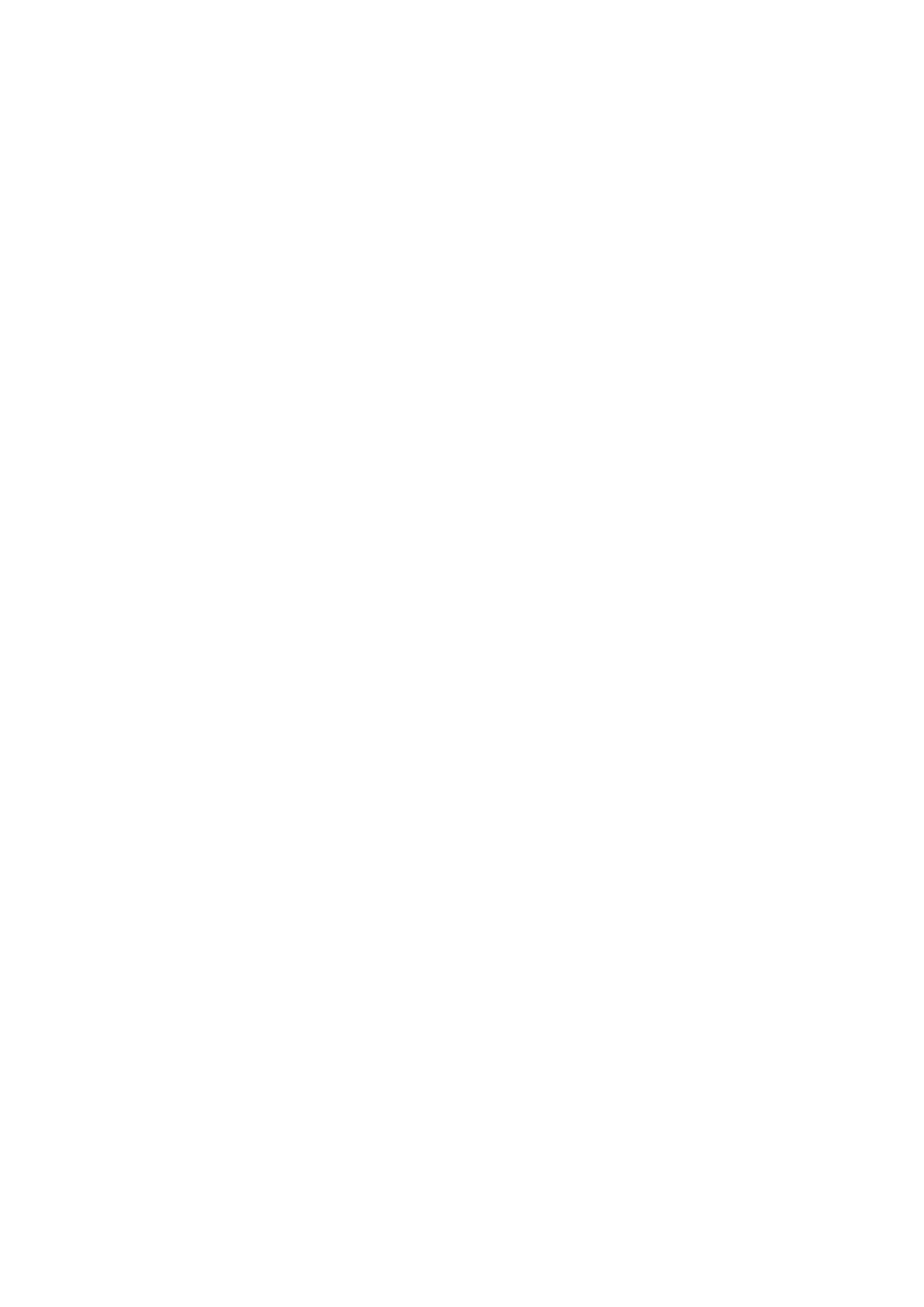

Note: a roll-call was conducted that ascertained the following members were in attendance at the commencement of the meeting.

| <b>Member</b>            |  | <b>Member</b>               |   |
|--------------------------|--|-----------------------------|---|
| Cr G Sayers              |  | Mayor P Goff                |   |
| Cr C Casey               |  | Cr T Mulholland             |   |
| Deputy Mayor BC Cashmore |  | <b>IMSB Member K Wilson</b> | v |
| Cr L Cooper              |  | Cr J Watson                 |   |
| Cr A Filipaina           |  |                             |   |

## **1 Apologies**

Resolution number STR/2022/21

MOVED by Cr T Mulholland, seconded by Cr C Casey:

## **That the Strategic Procurement Committee:**

- **a) accept the apologies from:**
	- **Absence**

**Deputy Mayor BC Cashmore – on council business**

**Cr L Cooper – on council business**

**Mayor Hon P Goff – on council business**

**Lateness Cr A Filipaina**

**Early Departure**

**IMSB Member K Wilson.**

## **CARRIED**

## **2 Declaration of Interest**

There were no declarations of interest.

## **3 Confirmation of Minutes**

Resolution number STR/2022/21

MOVED by Cr G Sayers, seconded by Cr C Casey:

**That the Strategic Procurement Committee:**

**a) confirm the ordinary minutes of its meeting, held on Tuesday, 5 April 2022, including the confidential section, as a true and correct record.**

## **CARRIED**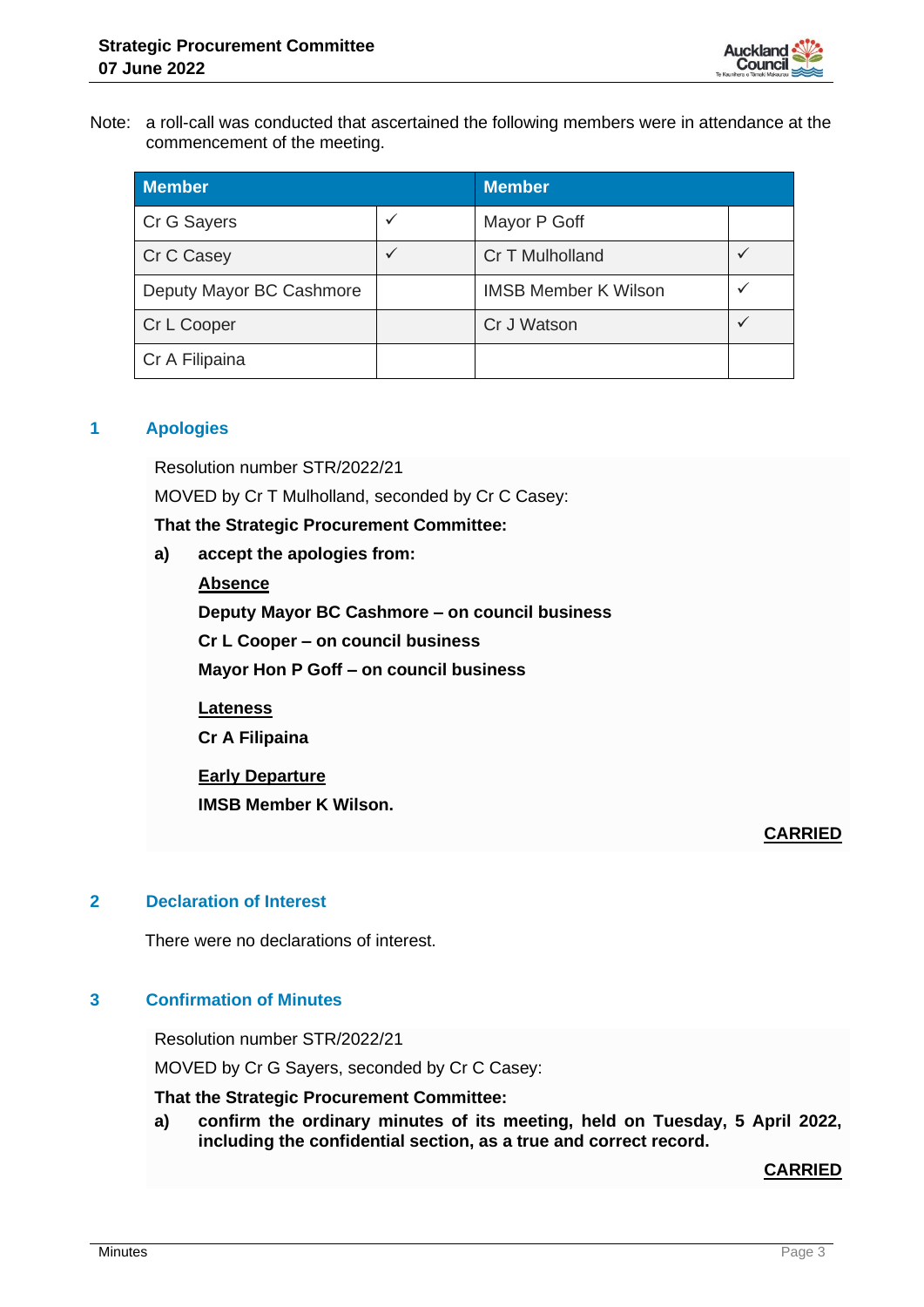

#### **4 Petitions**

There were no petitions.

## **5 Public Input**

There was no public input.

## **6 Local Board Input**

There was no local board input.

## **7 Extraordinary Business**

There was no extraordinary business.

## **8 Open Report: Supplier recommendation report for combined software license provider for Council and Council Group**

A PowerPoint presentation was given in support of the item. A copy has been placed on the official minutes and is available on the Auckland Council website as a minutes attachment.

Note: Changes were made to the original recommendations, with new clause c) being added as a Chair's recommendation.

Resolution number STR/2022/22

MOVED by Cr G Sayers, seconded by Cr C Casey:

#### **That the Strategic Procurement Committee:**

- **a) tuhi ā-taipitopito/note the information contained in this report on the supplier recommendations regarding a combined license provider enables transparency on the topic due for discussion in the confidential part of the meeting.**
- **b) tuhi ā-taipitopito/note that the confidential report contains information that could prejudice the council's position in negotiations with the suppliers.**
- **c) note and acknowledge the collaboration between Auckland Council and Council Controlled Organisations in achieving innovative Māori outcomes, value for money, cost efficiencies and positive social outcomes.**

## **CARRIED**

#### **Attachments**

A 7 June 2022 Strategic Procurement Committee - Item 8 - Open Report: Supplier recommendation report for combined software license provider for Council and Council Group - presentation

### **9 Open Report: Supplier recommendation report of outsource valuations procurement activity.**

A PowerPoint presentation was given in support of the item. A copy has been placed on the official minutes and is available on the Auckland Council website as a minutes attachment.

Note: Changes were made to the original recommendation, with new clause c) being added as a Chair's recommendation.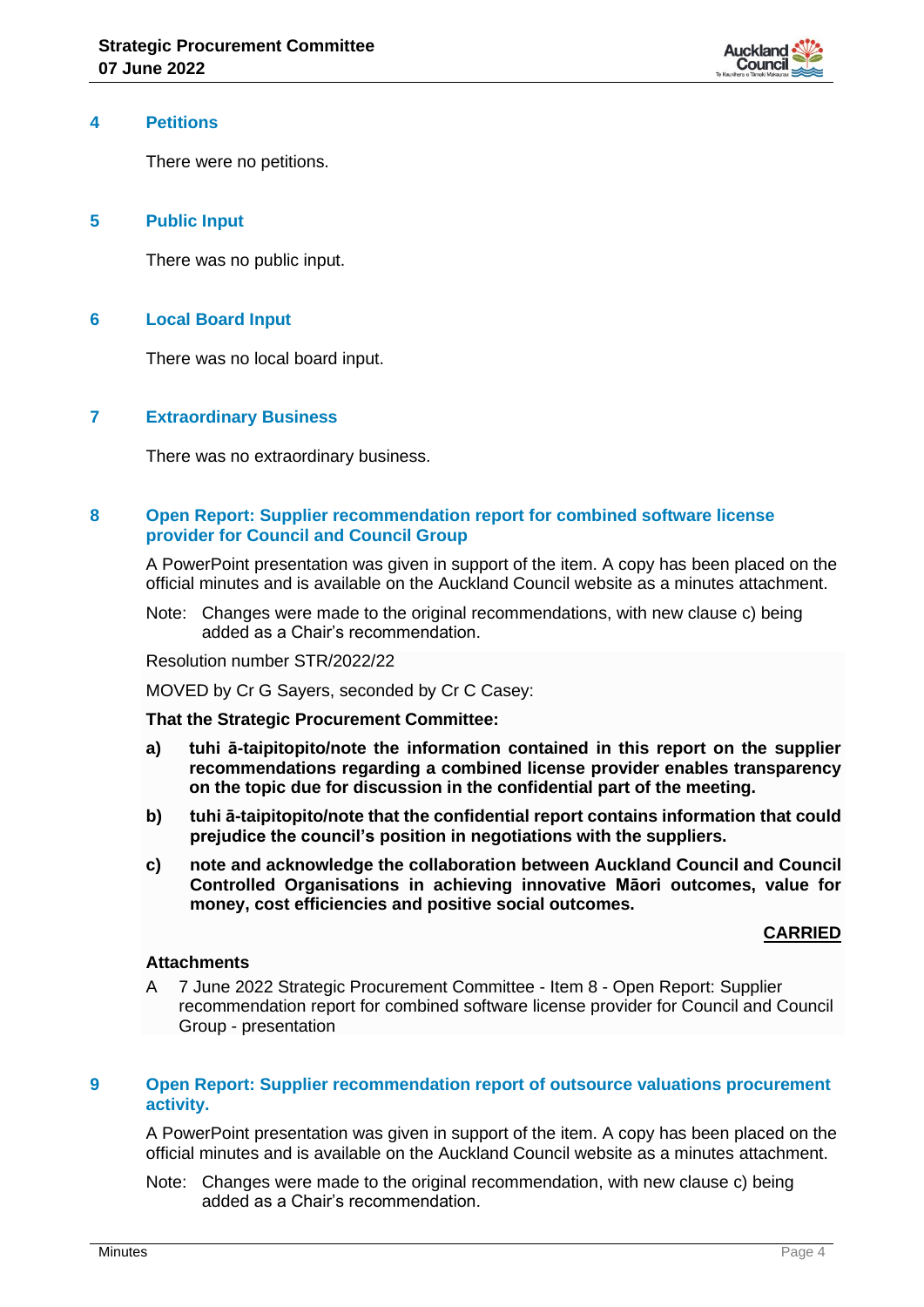

Resolution number STR/2022/23

MOVED by Cr G Sayers, seconded by Cr J Watson:

**That the Strategic Procurement Committee:**

- **a) tuhi ā-taipitopito /note the information contained in this report on the supplier recommendations regarding the outsource valuation provider enables transparency on the topic due for discussion in the confidential part of the meeting.**
- **b) tuhi ā-taipitopito /note that the confidential report contains information that could prejudice the council's position in negotiations with the suppliers.**
- **c) refer to Audit and Risk Committee for their information and oversight**

**CARRIED**

#### **Attachments**

A 7 June 2022 Strategic Procurement Committee - Item 9 - Open Report: Supplier recommendation report of outsource valuations procurement activity - presentation

## **10 Summary of Strategic Procurement Committee Information - updates, memos and briefings (including the forward work programme) 7 June 2022**

Resolution number STR/2022/24

MOVED by Cr T Mulholland, seconded by Cr C Casey:

#### **That the Strategic Procurement Committee:**

**a) tuhi ā-taipitopito/note the progress on the forward work programme appended as Attachment A of the agenda report.**

**CARRIED**

### **11 Consideration of Extraordinary Items**

There was no consideration of extraordinary items.

#### **12 Procedural motion to exclude the public**

Resolution number STR/2022/25

MOVED by Cr G Sayers, seconded by Cr T Mulholland:

**That the Strategic Procurement Committee:**

**a) exclude the public from the following part(s) of the proceedings of this meeting.**

**The general subject of each matter to be considered while the public is excluded, the reason for passing this resolution in relation to each matter, and the specific grounds under section 48(1) of the Local Government Official Information and Meetings Act 1987 for the passing of this resolution follows.**

**This resolution is made in reliance on section 48(1)(a) of the Local Government Official Information and Meetings Act 1987 and the particular interest or interests protected by section 6 or section 7 of that Act which would be prejudiced by the holding of the whole or relevant part of the proceedings of the meeting in public, as follows:**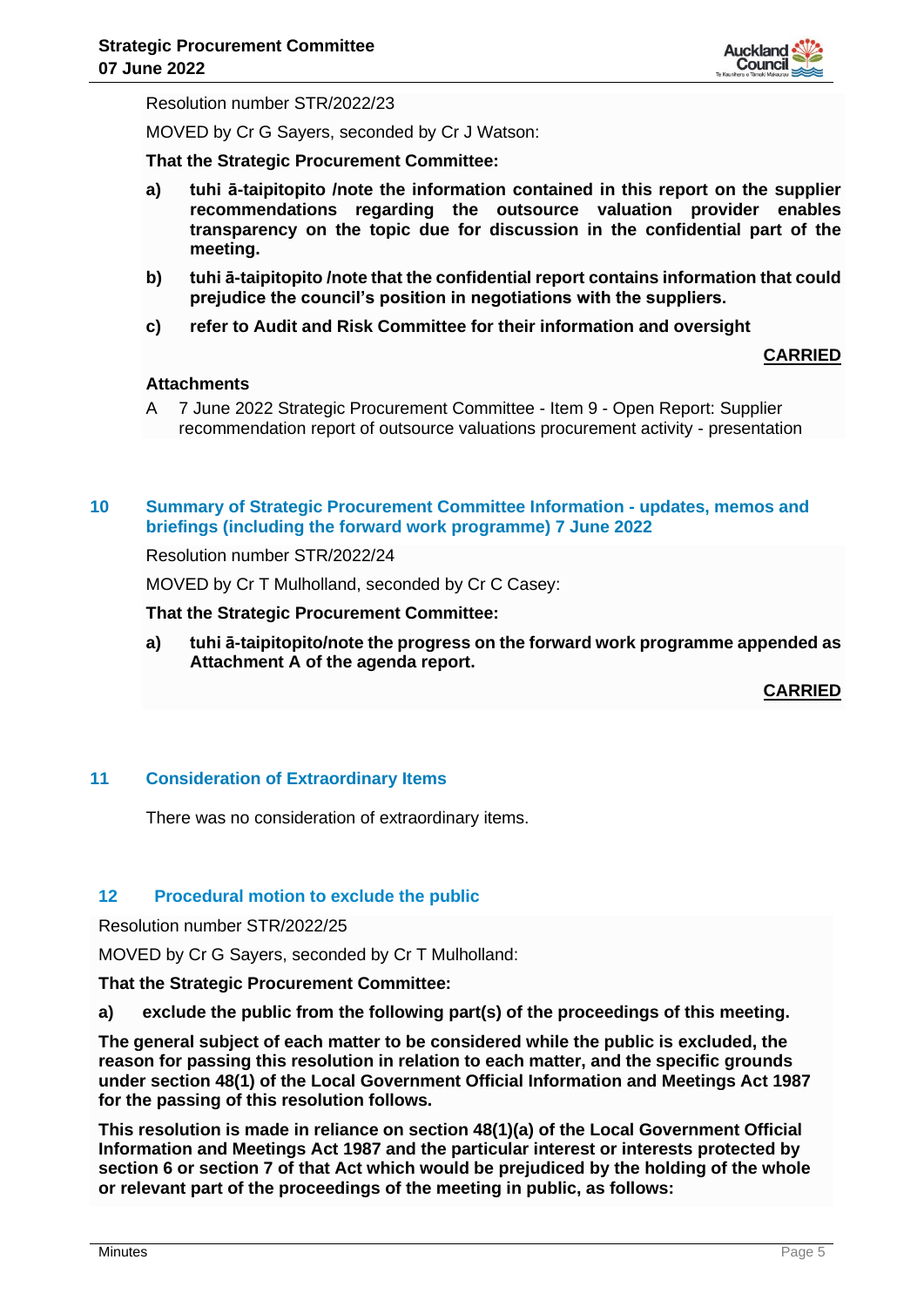

## **C1 Closed Report: Supplier recommendation report for combined software license provider for Council and Council Group**

| Reason for passing this<br>resolution in relation to each<br>matter                                                                                                                   | Particular interest(s) protected<br>(where applicable)                                                                                                                                                                                                                                                                                                                                                                                                                                                                                          | Ground(s) under section 48(1)<br>for the passing of this resolution                                                                                                                                |
|---------------------------------------------------------------------------------------------------------------------------------------------------------------------------------------|-------------------------------------------------------------------------------------------------------------------------------------------------------------------------------------------------------------------------------------------------------------------------------------------------------------------------------------------------------------------------------------------------------------------------------------------------------------------------------------------------------------------------------------------------|----------------------------------------------------------------------------------------------------------------------------------------------------------------------------------------------------|
| The public conduct of the part of<br>the meeting would be likely to<br>result in the disclosure of<br>information for which good<br>reason for withholding exists<br>under section 7. | s7(2)(h) - The withholding of the<br>information is necessary to<br>enable the local authority to<br>carry out, without prejudice or<br>disadvantage, commercial<br>activities.<br>s7(2)(i) - The withholding of the<br>information is necessary to<br>enable the local authority to<br>carry on, without prejudice or<br>disadvantage, negotiations<br>(including commercial and<br>industrial negotiations).<br>In particular, the report contains<br>information that could prejudice<br>the council's position with<br>potential suppliers. | s48(1)(a)<br>The public conduct of the part of<br>the meeting would be likely to<br>result in the disclosure of<br>information for which good<br>reason for withholding exists<br>under section 7. |

#### **C2 Closed Report: Supplier recommendation report of outsource valuations procurement activity**

| Reason for passing this<br>resolution in relation to each<br>matter                                                                                                                   | Particular interest(s) protected<br>(where applicable)                                                                                                                                                                                                                                                                                                                                                                                                                                                                                          | Ground(s) under section 48(1)<br>for the passing of this resolution                                                                                                                                |
|---------------------------------------------------------------------------------------------------------------------------------------------------------------------------------------|-------------------------------------------------------------------------------------------------------------------------------------------------------------------------------------------------------------------------------------------------------------------------------------------------------------------------------------------------------------------------------------------------------------------------------------------------------------------------------------------------------------------------------------------------|----------------------------------------------------------------------------------------------------------------------------------------------------------------------------------------------------|
| The public conduct of the part of<br>the meeting would be likely to<br>result in the disclosure of<br>information for which good<br>reason for withholding exists<br>under section 7. | s7(2)(h) - The withholding of the<br>information is necessary to<br>enable the local authority to<br>carry out, without prejudice or<br>disadvantage, commercial<br>activities.<br>s7(2)(i) - The withholding of the<br>information is necessary to<br>enable the local authority to<br>carry on, without prejudice or<br>disadvantage, negotiations<br>(including commercial and<br>industrial negotiations).<br>In particular, the report contains<br>information that could prejudice<br>the council's position with<br>potential suppliers. | s48(1)(a)<br>The public conduct of the part of<br>the meeting would be likely to<br>result in the disclosure of<br>information for which good<br>reason for withholding exists<br>under section 7. |

The text of these resolutions is made available to the public who are present at the meeting and form part of the minutes of the meeting.

## **CARRIED**

10.50 am The public was excluded.

Resolutions in relation to the confidential items are recorded in the confidential section of these minutes and are not publicly available.

12.32 pm The public was re-admitted.